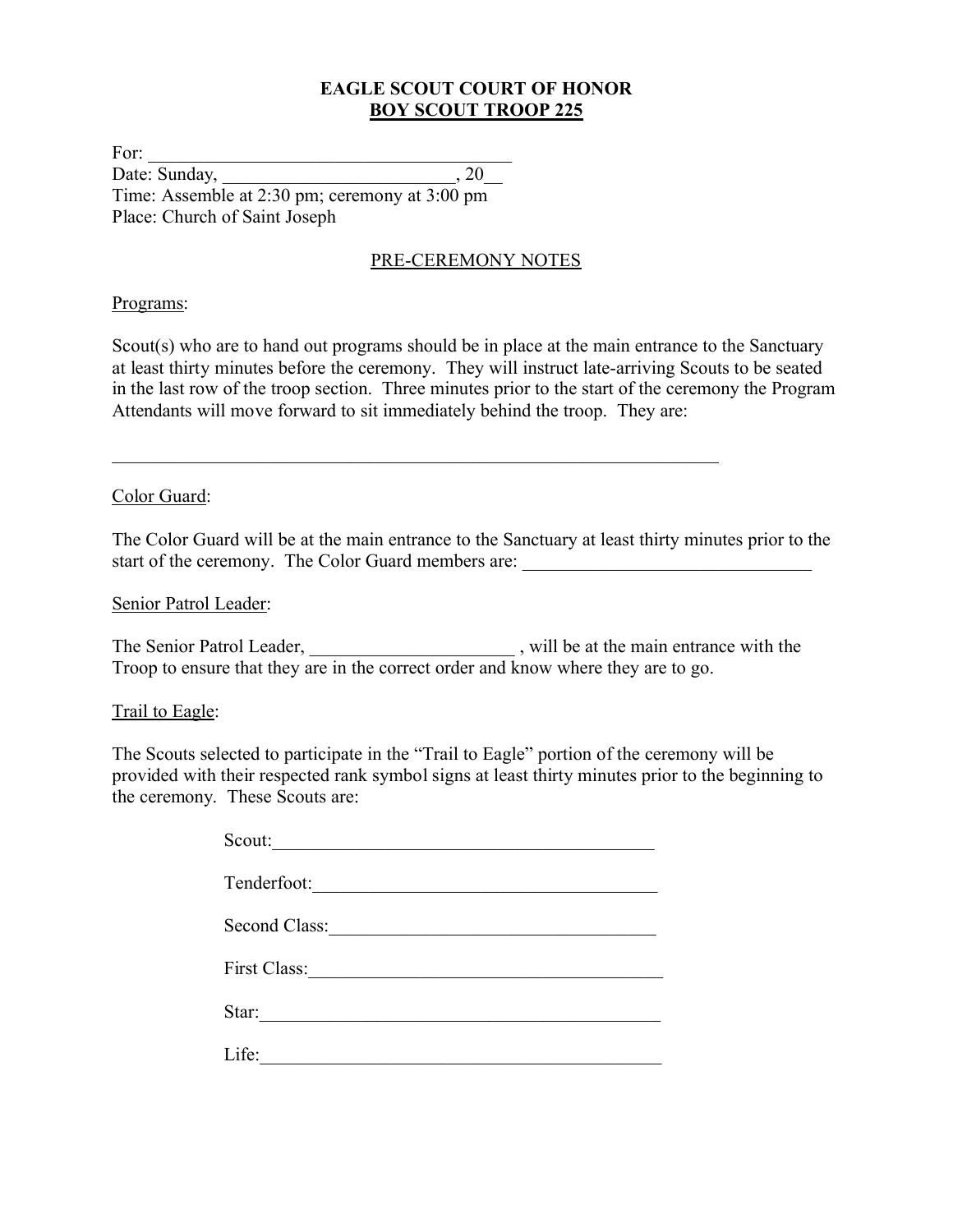#### Eagle Escort:

The Eagle Escort will be at the front of the Sanctuary at least thirty minutes prior to the start of the ceremony. They will escort the Eagle Parents to their seats five minutes prior to the start of the ceremony. The members of the Eagle Escort are:

 $\mathcal{L}_\mathcal{L} = \mathcal{L}_\mathcal{L} = \mathcal{L}_\mathcal{L} = \mathcal{L}_\mathcal{L} = \mathcal{L}_\mathcal{L} = \mathcal{L}_\mathcal{L} = \mathcal{L}_\mathcal{L} = \mathcal{L}_\mathcal{L} = \mathcal{L}_\mathcal{L} = \mathcal{L}_\mathcal{L} = \mathcal{L}_\mathcal{L} = \mathcal{L}_\mathcal{L} = \mathcal{L}_\mathcal{L} = \mathcal{L}_\mathcal{L} = \mathcal{L}_\mathcal{L} = \mathcal{L}_\mathcal{L} = \mathcal{L}_\mathcal{L}$ 

#### Voice of the Eagle:

takes his place in the gathering space at least thirty minutes before the ceremony begins to check the remote microphone and PA system. Rectory must unlock the cabinet and turn the system on before it can be tested.

#### **SEATING**:

#### Right Side of the Church (facing the altar)

#### First Row

The First Row will be reserved for the Eagle Scout, his parents, and the Eagle Escort. The Eagle will sit on the parents' left, next to the center aisle and the Eagle Escrow will sit on the ends of the family.

(Seating from left to right)

Escort, (Eagle) \_\_\_\_\_\_\_\_\_\_\_\_\_\_\_, (Mom) \_\_\_\_\_\_\_\_\_, (Dad) \_\_\_\_\_\_\_\_\_\_\_\_\_\_\_, Escort

Second Row

Eagle's Family (Seating from left to right)\_\_\_\_\_\_\_\_\_\_\_\_\_\_\_\_\_\_\_\_\_\_\_\_\_\_\_\_\_\_\_\_\_\_\_\_\_\_\_\_\_\_\_\_\_\_\_\_\_\_\_\_\_\_.

Third Row

Color Guard (Seating from left to right)

Fourth and Fifth Rows

Eagle Family

Left Side of the Church (facing altar)

First Row

The First Row, Left Side of the Sanctuary will be reserved for the following people: (from left to right), Committee Chairperson [100], Priest, 2003, Priest, 2004, 2004, 2006, 2004, 2006, 2006, 2006, 2006, 200 Leaders **Leaders**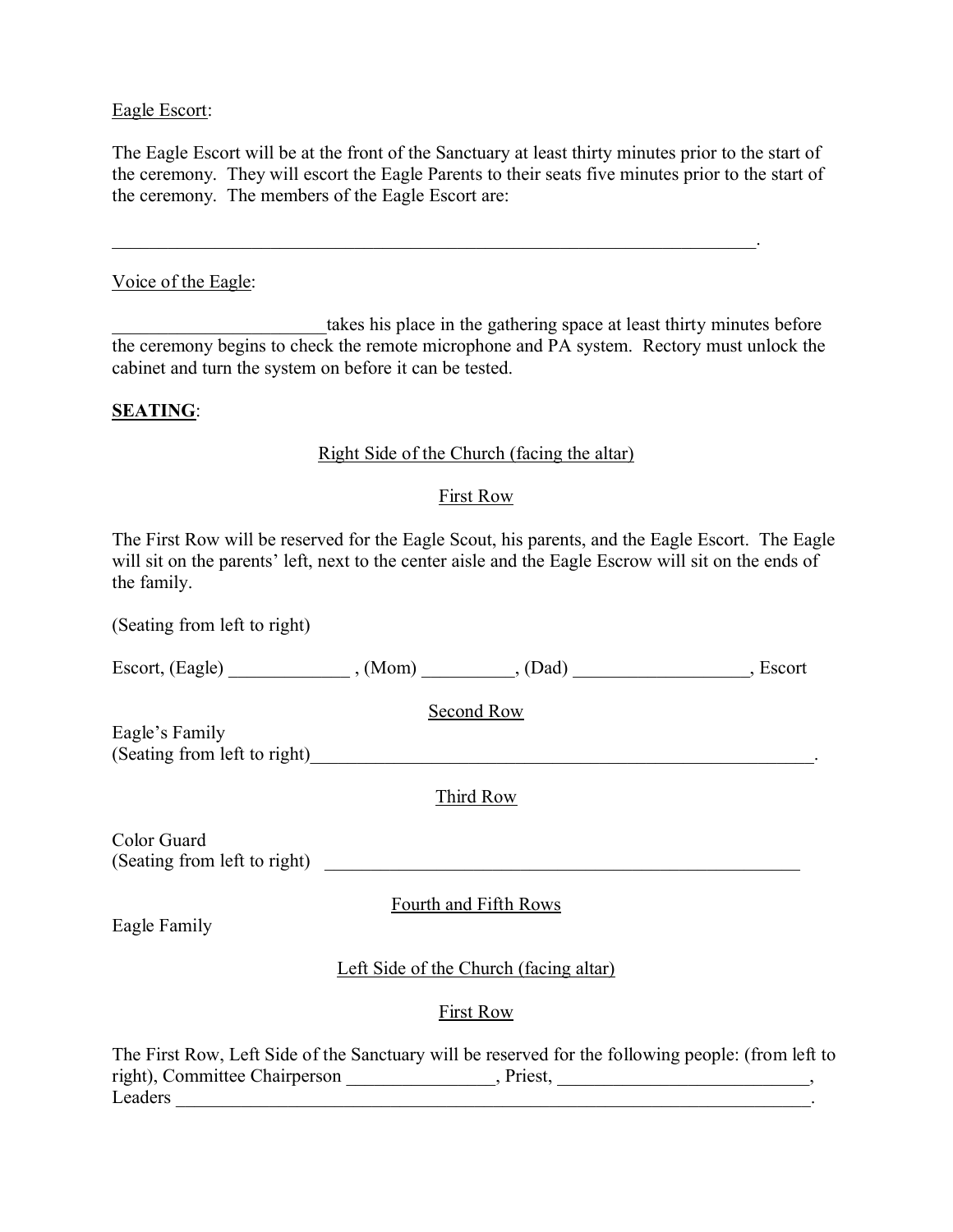### Second Row

The Scouts chosen to participate in the "Trail to Eagle" portion of the ceremony will be seated on the Second Row, from left to right (facing the altar), in the order which they will come forward during the ceremony:

### Third Row

(Left to right facing the altar

### Fourth and Fifth Rows

Troop Area

Scouts and Program Attendants will sit. Program Attendants should take their seats (last two seats in the Troop Section) three minutes before the ceremony begins. Program Attendants should instruct late-arriving Scouts to be seated at the rear of the Troop Section, and to reserve seats for them.

#### STAGE SETTING, PROPS, ETC.:

At the back of center stage the following items will be arranged (from back to front):

The Eagle Poster Board (front of table)

A Table with white table cloth & three (red, white, blue) candles for the Scout Oath

Scout Log with twelve white candles for the Scout Law

One green Scout Spirit candle (all candles need to be pre-lit to assist in their lighting during the ceremony)

The Scout Spirit candle will be the only one burning during the Pre-Ceremony activities, it will be lit by the Scoutmaster three minutes before the ceremony begins.

#### PRESENTATION ITEMS:

A small table on which the presentation items will be placed and arranged on the right side on the floor, out of the path of the Troop Flag Holder. A copy of this ceremony script will be kept at the lectern or pulpit for reference by program participants.

#### FLAGS:

Flag stands will be placed on the floor at the front corners of the altar.

#### MISCELLANEOUS: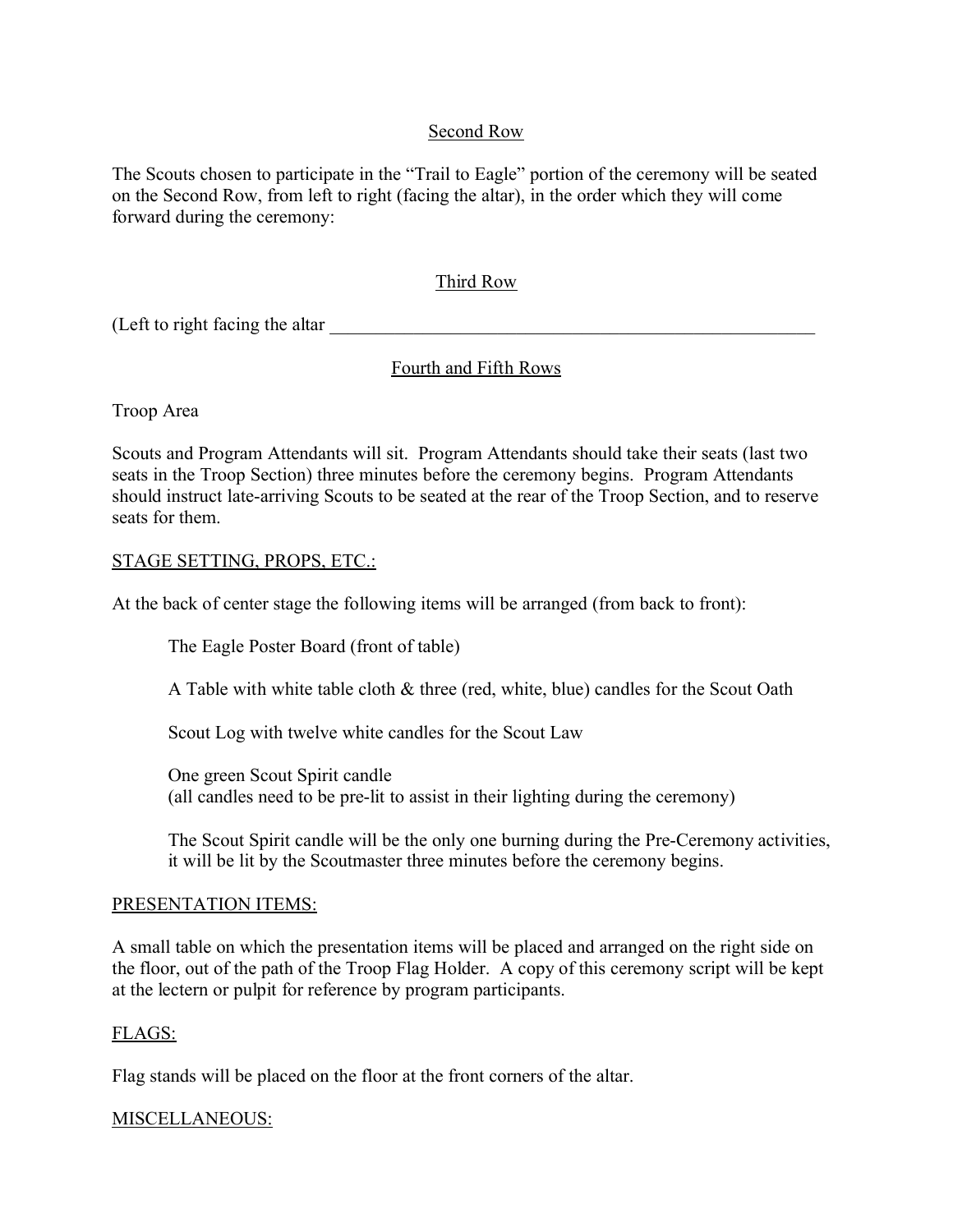Troop 225 should assemble, in full uniform, at the main entrance to the Sanctuary at least thirty minutes before the ceremony. All Scouts who are to be seated before the ceremony will be assembled by patrol in a single file line headed by the "Trail to Eagle" Scouts  $(\_\_\_\_\_\_\_\_\_$ 

Ten minutes before the ceremony begins the Scoutmaster will be responsible for the orderly entry and seating of the Troop.

All other program participants should also arrive and assemble at least thirty minutes before the start of the ceremony. Immediately following the entry and seating of the Troop, the Senior Patrol Leader, Color Guard, the Eagle Scout and Eagle Escort will assemble at the main entrance to the church. The Eagle Escort will bring the parents of the Eagle candidate to their seats and return to join the SPL and Color Guard.

#### VISITORS:

All known visiting District, Council and Special Guests will be seating immediately at reserved positions. Placards will be on seats.

### **THE CEREMONY**

CALL TO ORDER AND WELCOME: *Committee Chairperson, Troop 225, \_\_\_\_\_\_\_\_\_\_\_\_\_\_\_\_\_\_\_\_\_\_*

**This Eagle Scout Court of Honor is now called to order. Good** 

### **afternoon Ladies and Gentlemen. My name is**

**\_\_\_\_\_\_\_\_\_\_\_\_\_\_\_\_\_\_\_\_\_\_\_\_\_\_\_ and as the Committee Chairperson** 

**for Troop 225 it is my privilege to welcome you on behalf to Troop** 

**225 to the Eagle Scout Court of Honor for** 

**a**  $\bf{A}$  **has time I would** 

**like to ask Father \_\_\_\_\_\_\_\_ to come forward to lead us in the** 

**Invocation.**

INVOCATION: *Father \_\_\_\_\_\_\_\_\_\_\_\_\_*

PRESENTATION OF COLORS AND EAGLE ESCORT *Committee Chairperson for Troop 225,*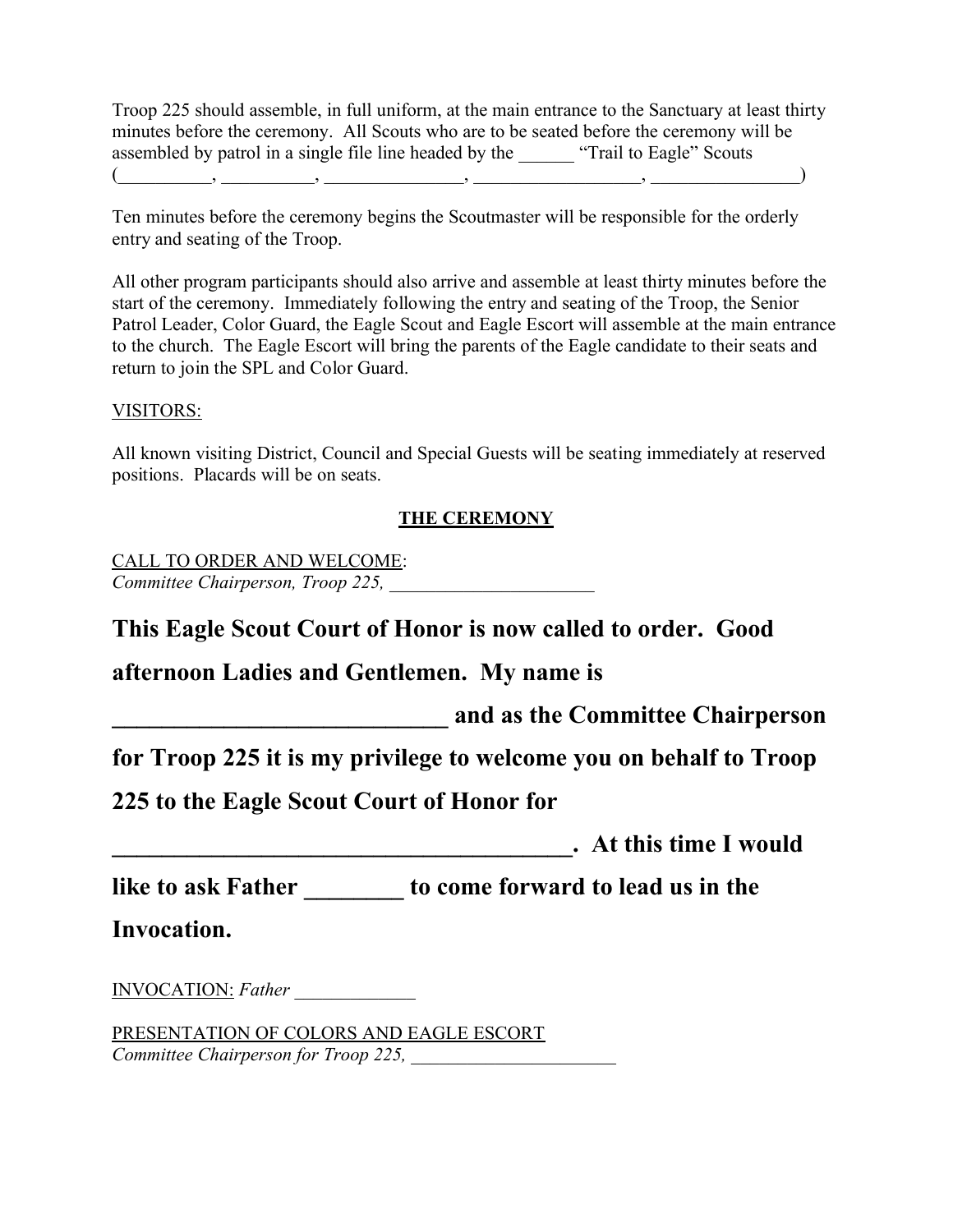## **Will the audience please stand for the presentation of the Colors and the Eagle Escort?**

*((audience stands) The Senior Patrol Leader, followed by the Color Guard, Eagle Escort and Eagle Scout advance to the front down the center aisle from the rear of the Sanctuary. At front, the Senior Patrol Leader halts and does an about face. The Color Guard moves to their respective sides and faces the audience. The Eagle Escort escorts the Eagle Scout to the first seat on the first row on the right side of the Church next to his parents. The Eagle Escort then take their places on the front row at each end of the family.)*

PLEDGE OF ALLEGIANCE *Senior Patrol Leader,* 

## **Will the audience please join us in the Pledge of Allegiance? Scouts. Salute!**

*(Scouts and Troop Flag Bearer, who dips the Troop Flag, salute)* Pledge! *(Senior Patrol Leader leads Pledge of Allegiance)* Two! Post the Colors! *(Color Guard posts the colors and stands at attention.)*

## **The audience may be seated. Scouts attention! Scout Sign! The Scout Oath refers to three**

## **points: Duty to God, Duty to Country and Duty to Oneself. Recite!** *(recitation)*

**The Scout Law has twelve points. Recite Slowly. Two!** *(recitation) (At the saying of each point lights a candle.)* 

**Scouts. Please be seated.** *(Senior Patrol Leader and Color Guard take their seats on the Third Row, right side)*

RECOGNITION OF SPECIAL GUESTS *Committee Chairperson, \_\_\_\_\_\_\_\_\_\_\_\_\_\_\_\_\_\_\_\_\_\_\_\_\_\_\_\_\_\_\_*

**At this time we would like to recognize all Eagle Scouts in the audience. Will all the Eagles in the audience please stand? Would you please state your name and what year you became an Eagle***. (lead a round of applause)* **Thank you. Please be seated. We would**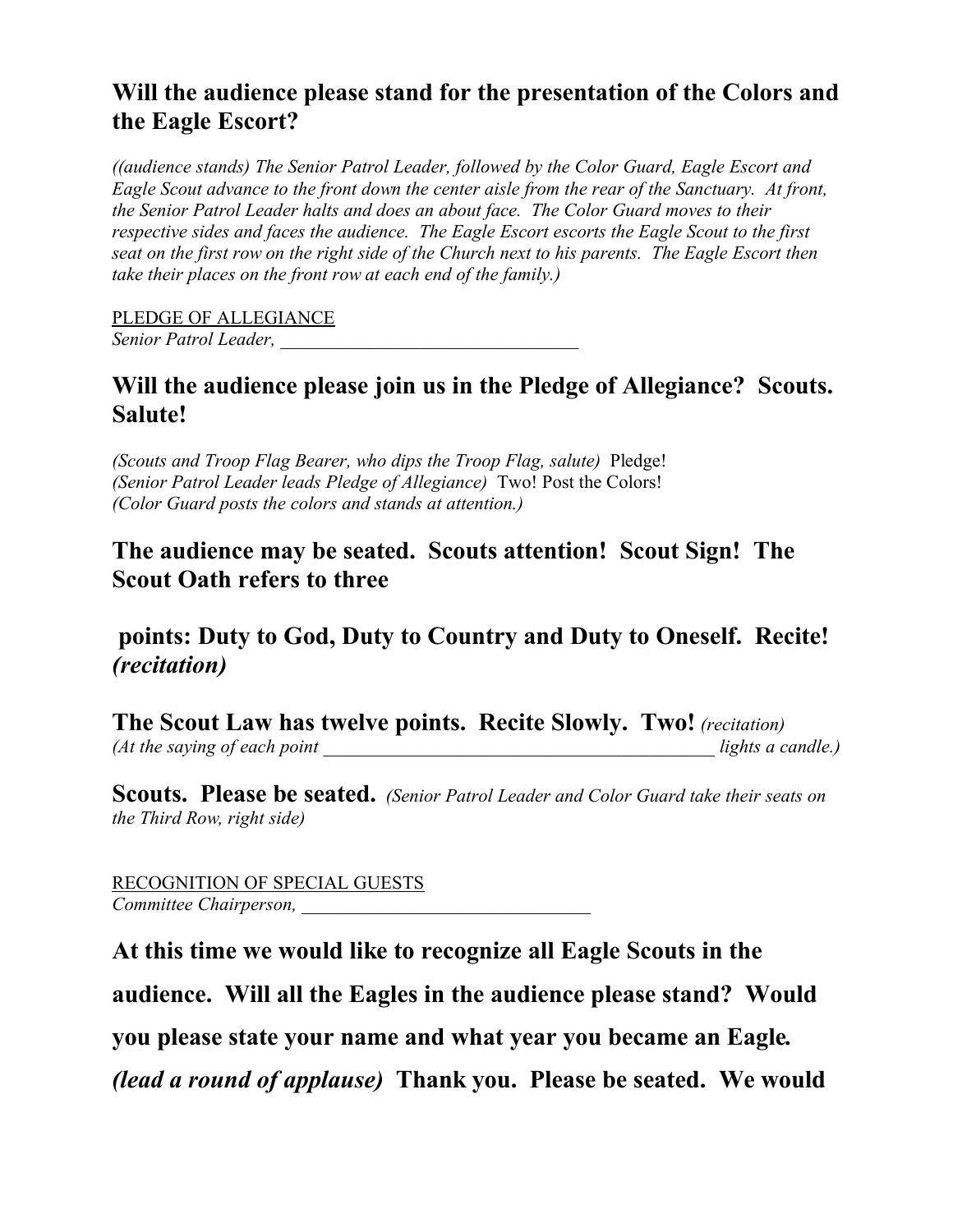**also like to recognize some special guests who are here today.** 

**\_\_\_\_\_\_\_\_\_\_\_\_, \_\_\_\_\_\_\_\_\_\_\_\_\_\_\_\_\_\_\_\_,** 

**\_\_\_\_\_\_\_\_\_\_\_\_\_\_\_\_\_\_\_\_\_\_\_\_\_\_\_\_\_\_. Thank you so much for sharing** 

**this day with us.**

**At this time let us hear the story of The Trail to Eagle.** *(chairman sits)*

THE TRAIL TO EAGLE *Assistant Scoutmaster, \_\_\_\_\_\_\_\_\_\_\_\_\_\_\_\_\_\_\_\_\_\_\_\_\_\_\_\_\_\_\_*

*(The "Voice of the Eagle" speaks sing the microphone from the rear of the church).*

**Will Eagle Candidate \_\_\_\_\_\_\_\_\_\_\_\_\_\_\_\_\_\_\_\_\_\_\_\_\_\_\_\_\_\_\_\_ please step up to the center aisle and face the audience.** *(Eagle steps up to center with Eagle Escort who then retake their seats).*

**This is the Voice of the Eagle. The Eagle whose heights you have struggled hard to reach. We remember well when you first came to the base of the cliffs and how you looked up with ambition and determination. Look back for a moment; look down the cliff you have climbed; look at the experiences you have encountered in your ascent. These experiences should not be forgotten. You should profit by making sure adverse experiences do not occur again. Experience is a valuable teacher, if you heed its teaching. We remembered when you took your first step upon the trail that leads upward. With that first step you began to build yourself physically, mentally, and morally. You started living the Scout Oath and Law.**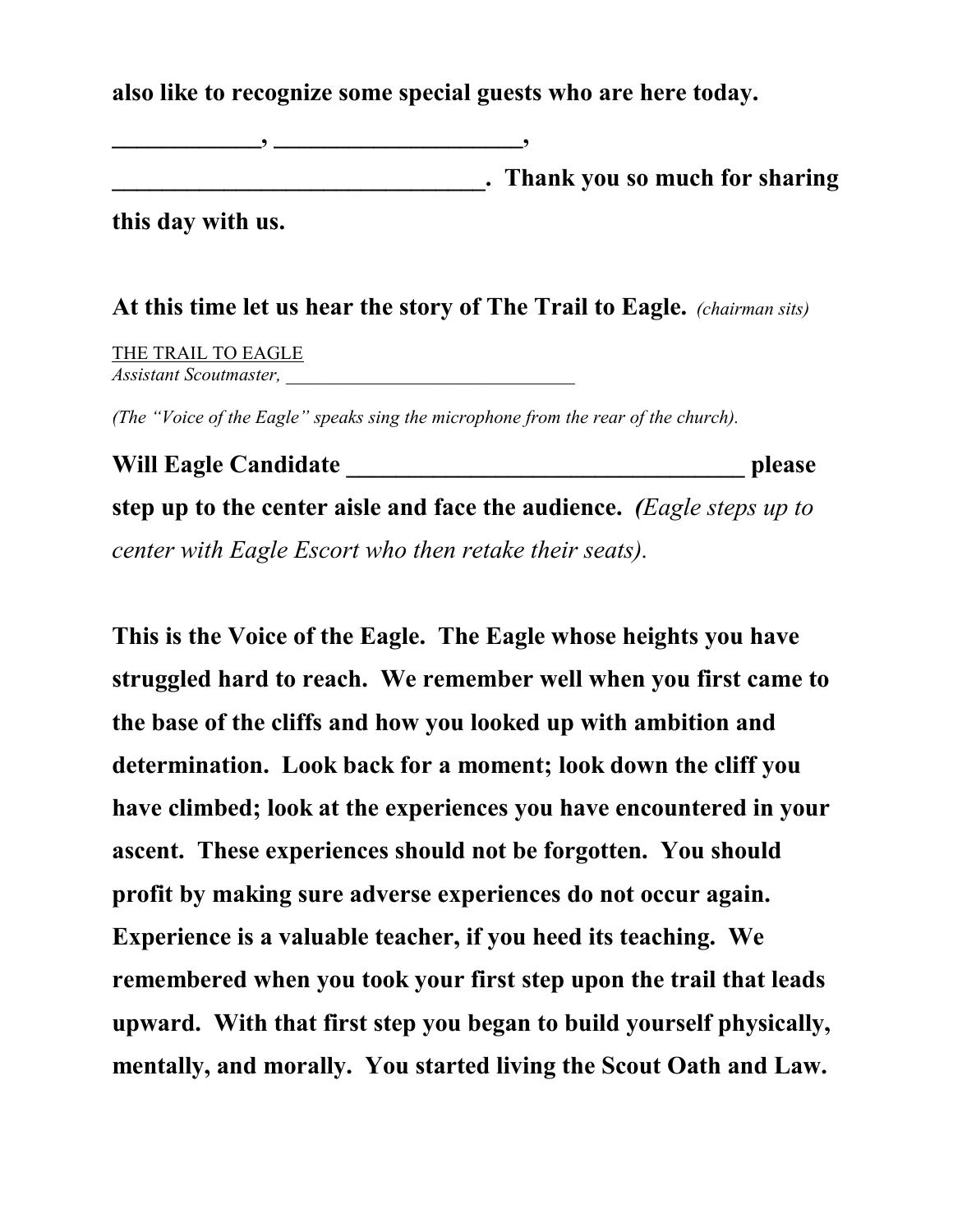**All the while you were on the trail, we watched you study and we saw you learn by doing.** 

**First, you were only a Scout** *(Scout* 

*steps forward and takes his place facing the audience. He should stand in front of the stage, at floor level and in front of the lectern).*

**Then your brother Scouts called you a Tenderfoot, and they were right' you were indeed a Tenderfoot Scout**. *(Tenderfoot* 

*\_\_\_\_\_\_\_\_\_\_\_\_\_\_\_\_\_\_\_\_\_\_\_\_\_\_ steps forward and takes his place to the left of the Scout, facing the audience).*

**So, you reached the first ledge and you were greeted by a large group of Second Class Scouts**. *(Second Class Scout* 

*\_\_\_\_\_\_\_\_\_\_\_\_\_\_\_\_\_\_\_\_\_ steps out and takes his place to the left of the Tenderfoot, facing the audience (should be about center aisle)).*

**Some, like you, were stopping to catch their breath before continuing along the trail. You began to study more, you worked harder and, almost before you knew it, you came to another ledge, the ledge where the First Class Scouts dwell.** (*First Class Scout* 

*\_\_\_\_\_\_\_\_\_\_\_\_\_\_\_\_\_ steps out and takes his place to the left of the Second Class Scout, facing the audience.).* **There you found a tempting green meadow by a clear stream bathed in the sun. Here**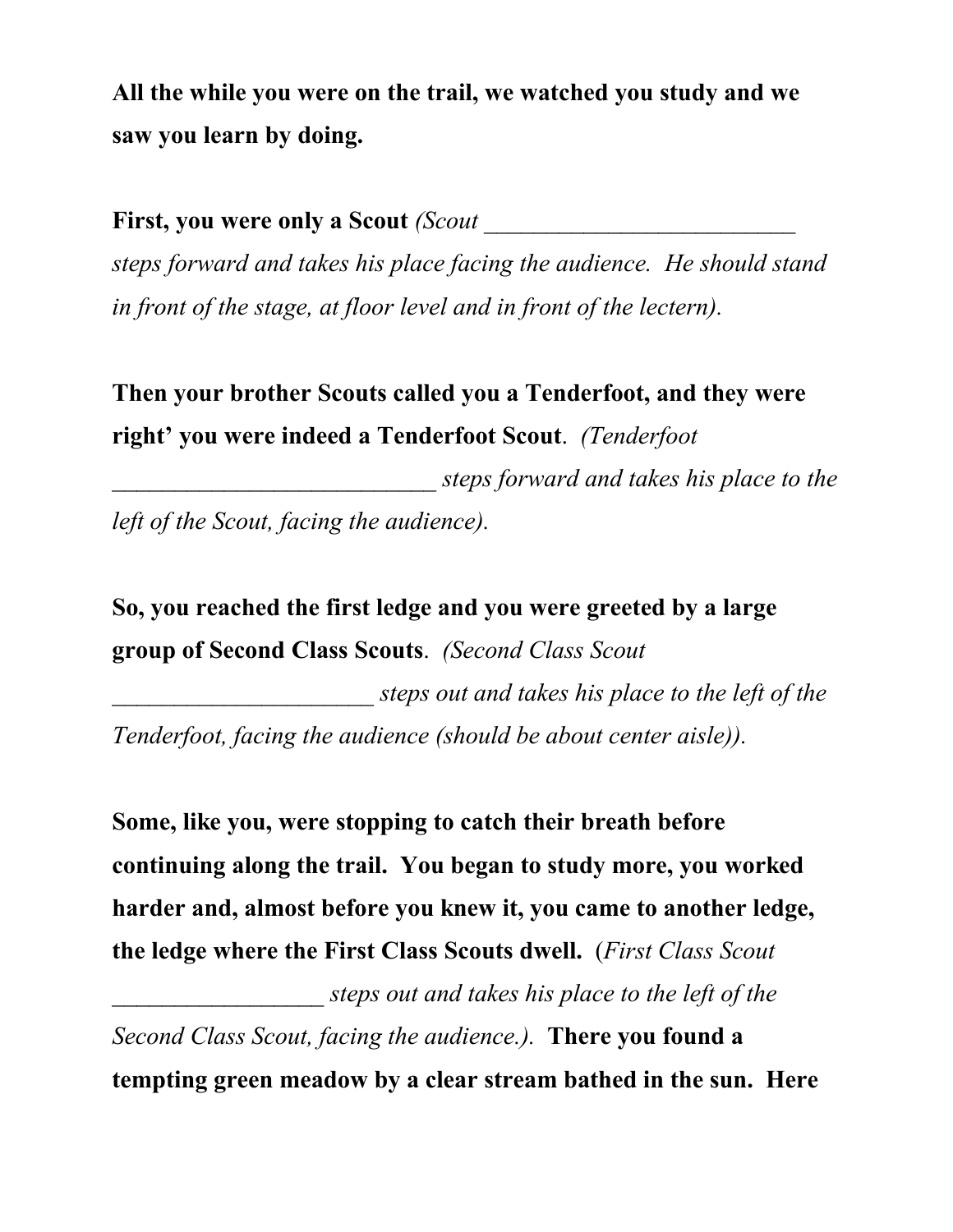**you were tempted to remain. Yes. You could have remained there to live in First Class glory. But your ambition stirred you on.** 

**We remembered your advancement to Star Scout.** *(Star Scout \_\_\_\_\_\_\_\_\_\_\_\_\_\_\_\_\_\_\_\_ steps out and takes his place to the left of the First Class Scout, facing the audience).* **The trail from First Class to Star rank was not as difficult as it had seemed. This spurred you on. Again, you climbed further. The trail was steeper and less worn. Fewer Scouts were headed in your direction. You looked down and saw the crowds below you. You looked up and saw a few above you and, with the same determination with which you started your climb, you continued up the trail.** 

## **Soon you earned the bade of Life rank.** *(Life Scout*

*\_\_\_\_\_\_\_\_\_\_\_\_\_\_\_\_\_\_\_\_\_\_\_\_\_ steps out and takes his place to the left of the Star Scout, facing the audience.)* **The heart badge was then placed on your uniform. You will never forget the thought in your heart. This feeling has been experienced by all Scouts on reaching the ledge of Life Scout. Now I am close to the Eagle. I will carry on. The trail become tougher but more interesting. The original principles, the Scout Oath and Law now had a fuller meaning. Your understanding of them was greater. Yes. We have watched your character unfold and become more manly. We have watched your leadership expand into a valuable asset. We have watched your**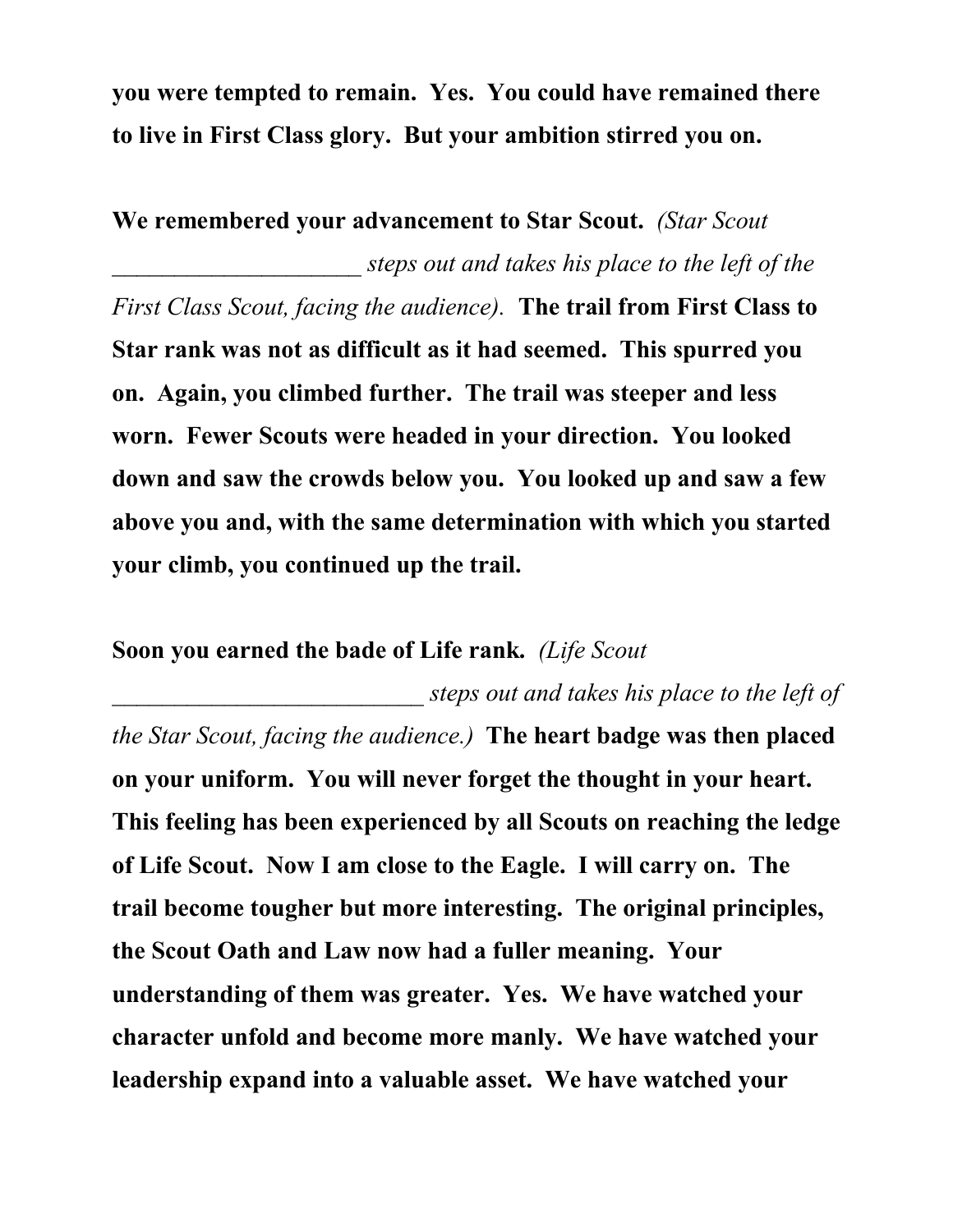**leadership expand into a valuable asset. We have watched your mind develop and your wisdom increase. We have watched all these things in you and, now that you are on the threshold of your goal, we welcome you for you have done your climbing in a true Scoutlike manner.**

**This is the Voice of the Eagle.** *(Scouts return to their seats).*

REVIEW OF EAGLE RANK CRITERIA *Advancement Committee Chairman, \_\_\_\_\_\_\_\_\_\_\_\_\_\_\_\_\_\_\_\_\_\_\_\_\_\_\_\_\_\_\_\_\_\_*

**The awarding of the Eagle Badge is an important and serious occasion. The climax and the goal for which a Scout works for many years. It is an occasion for pride and joy and a time for serious contemplation. It is the culmination of the efforts of the various leaders of this Troop. The Eagle Award is the highest and most coveted rank in Scouting; the last major step in the advancement program. Less than 1 out of 50 Scouts (or 2%) in the United States reach the Eagle Rank. At this point we trust you have achieve our purpose in building of character, training of leadership and the practice of service. To become an Eagle Scout a Scout must earn a minimum of 21 merit badges, including 12 of which that are required. He must serve actively in a Troop leadership position for a period of six months after achieving the rank of Life Scout. While a Life Scout he must plan, develop and carry out a service project helpful to a religious institution, school or community in a manner**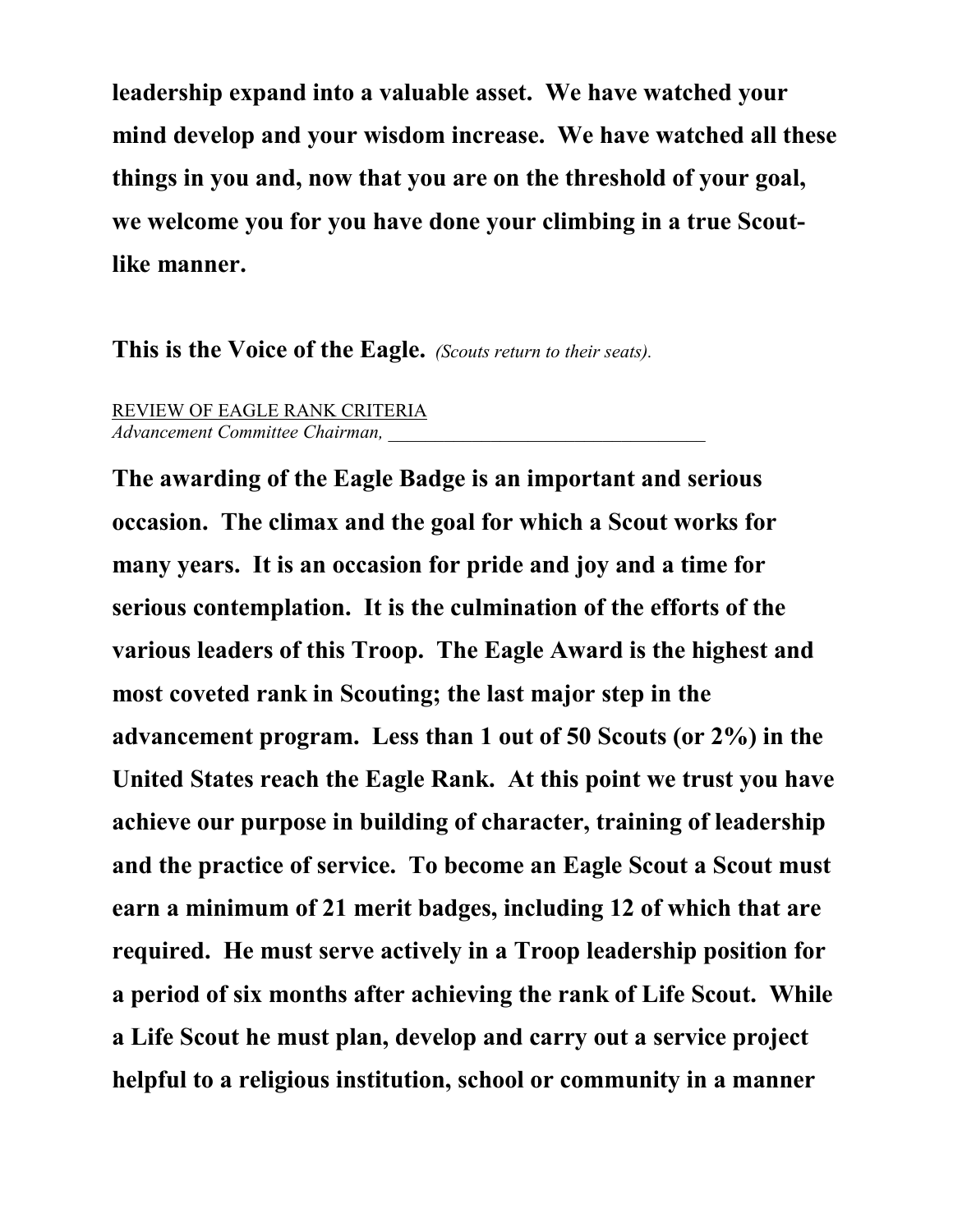**worthy of an Eagle Scout. He must demonstrate, through the testimony of character references and otherwise, that he lives by the principles of the Scout Oath and Law in his daily life. Finally, he must appear before a Board of Review.** 

|                          | has been in Troop 225 for                    |  |
|--------------------------|----------------------------------------------|--|
|                          | years following his crossover from Pack 225. |  |
| He has earned a total of | merit badges and has                         |  |
| served as                | . He is a                                    |  |
|                          | member of the Order of the Arrow             |  |

**Unami Lodge.** 

**\_\_\_\_\_\_\_\_\_\_\_\_\_\_\_\_\_.**

**\_\_\_\_\_\_\_\_\_\_\_\_\_\_\_\_\_\_\_\_\_\_'s Eagle Project involved** 

**As Advancement Committee Chairman for Troop 225, it is my pleasure to report that, after a thorough review of his qualifications, \_\_\_\_\_\_\_\_\_\_\_\_\_\_\_\_\_\_\_\_\_\_\_\_\_\_\_\_ has qualified for the rank of Eagle Scout and is entitled to receive the Eagle Scout Award [and the Bronze Palm for five additional merit badges and service to the Troop since his Eagle Board of Review.]**

EAGLE SCOUT CHALLENGE

*reads the official Challenge (framed certificate at lectern).* 

**At this time, I ask \_\_\_\_\_\_\_\_\_\_\_\_\_\_\_\_\_\_\_\_\_\_\_\_\_\_\_\_\_ to come**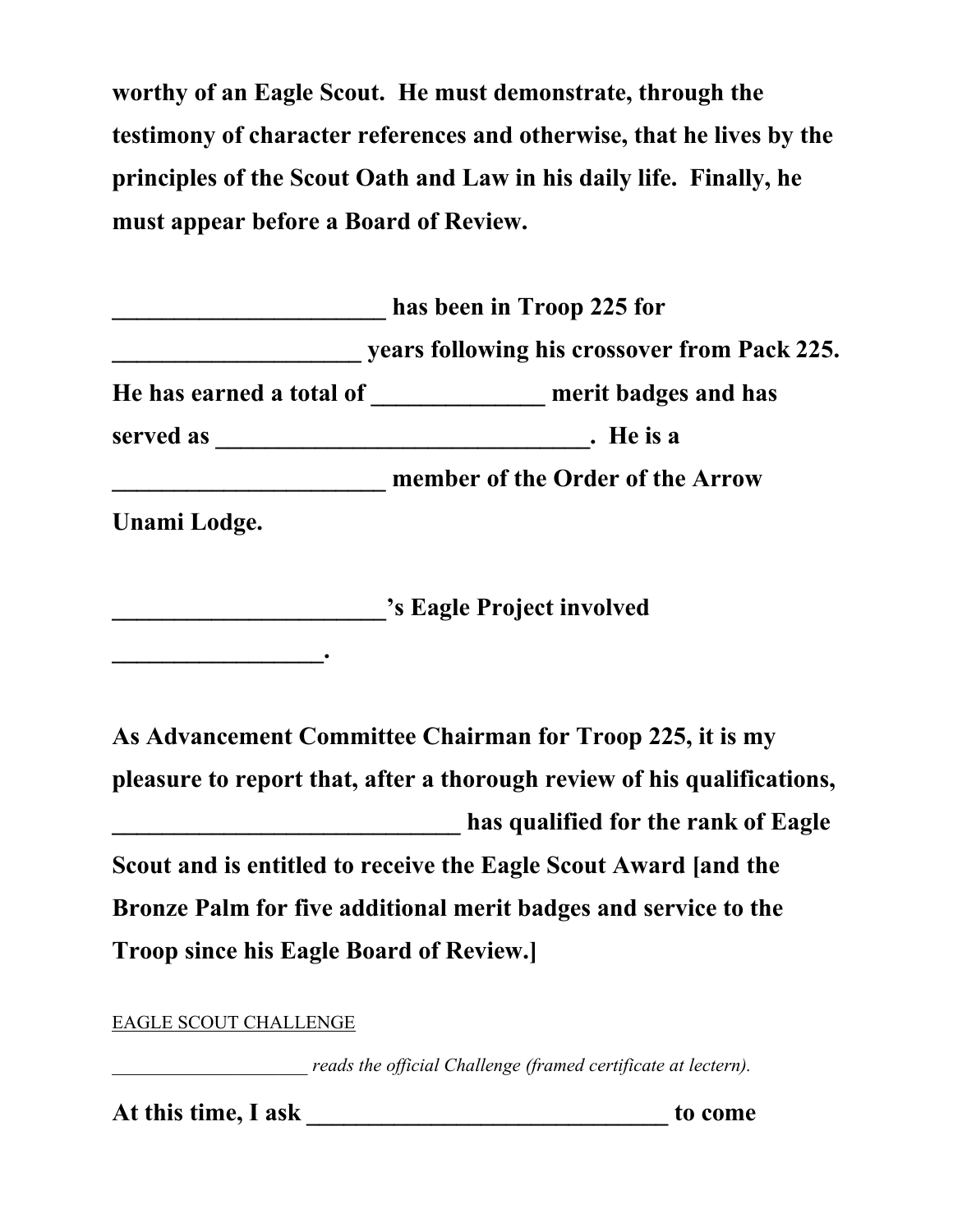**forward to administer the Eagle Scout Oath**.

THE EAGLE SCOUT OATH

**Will all the Eagle Scouts present please stand for the recitation of the Eagle Scout Oath?** *(Eagles in the audience stand).*

**\_\_\_\_\_\_\_\_\_\_\_\_\_\_\_\_\_\_\_. Please give the Scout Sign and repeat the Eagle Scout Oath after me:**

**"I reaffirm my allegiance…**

**…to the three promises of the Scout Oath…**

**…I thoughtfully recognize…**

**…and take upon myself…**

**…the obligations and responsibilities…** 

**…of the rank of Eagle Scout. …**

**On my honor I will do my best…**

**…to make my training…**

**…example, rank, and influence…**

**…count strongly for better Scouting…**

**…and for better citizenship…**

**…in my Troop…**

**…in my community, …**

**…and in my contacts with other people…**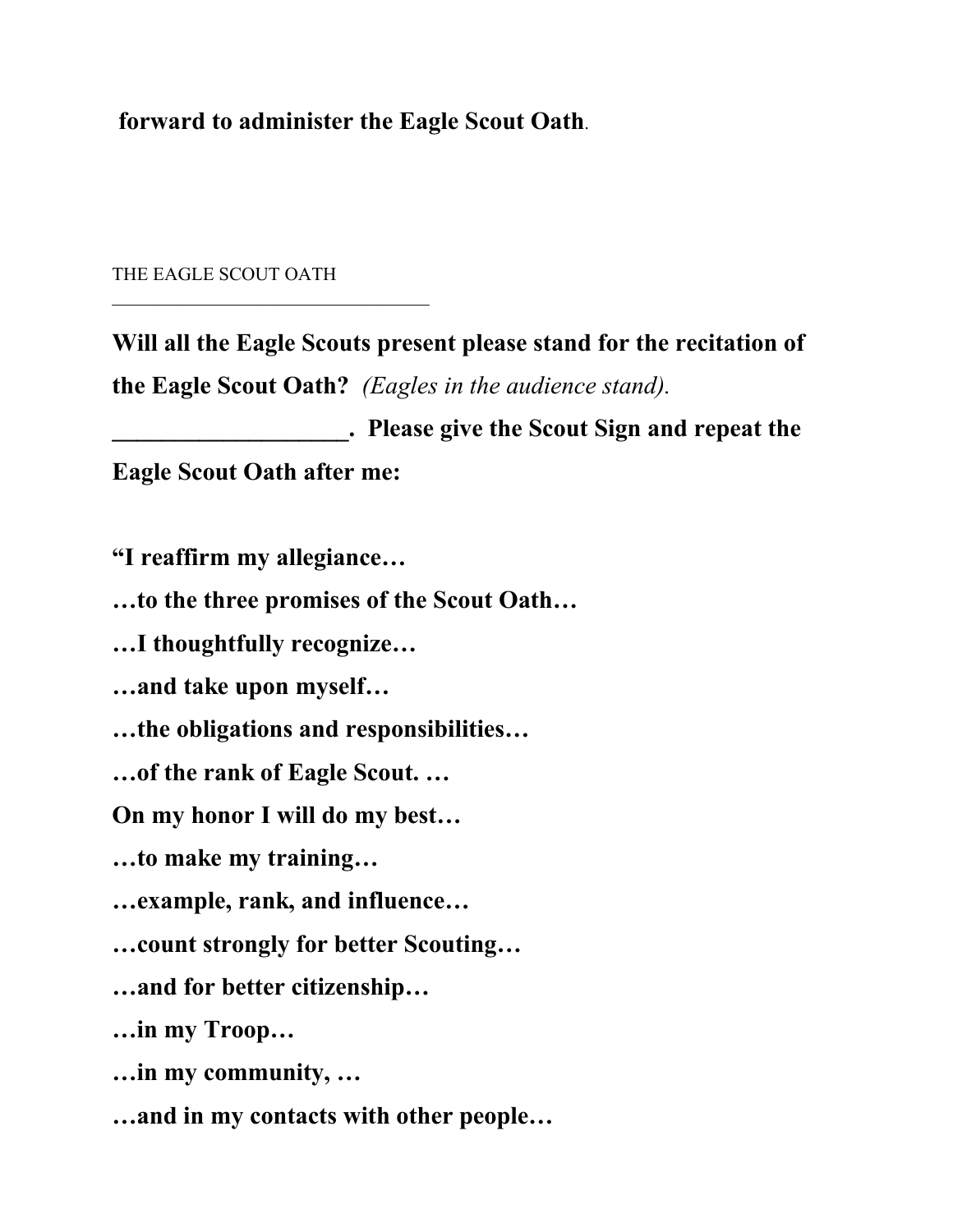**…always.**

## **The Eagles in the audience may be seated.**

THE PRESENTATION OF THE EAGLE SCOUT AWARD *Scoutmaster*

## **Will the Eagle Escort please bring the parents of the Eagle Candidate forward?**

*(\_\_\_\_\_\_ (mother) takes her place on the Eagle's left; \_\_\_\_\_\_\_\_\_\_ (father) takes his place on the Eagle's right).* 

**No one will ever know the unnumbered acts of self-sacrifice and helpfulness from \_\_\_\_\_'s mother which have helped lead us to this day. As a symbol of what his mother made possible, the Court now asks \_\_\_\_\_\_\_\_\_\_\_\_ to present his mother with a miniature Eagle pin.** *(Scoutmaster gives the pin to \_\_\_\_\_\_\_\_ who then pins it on his mother).* **\_\_\_\_\_\_\_\_\_\_\_\_\_\_, your father has stoop by you over the years and has offered his encouragement and leadership as a \_\_\_\_\_\_\_\_\_\_\_\_\_\_\_\_\_\_\_\_\_\_\_\_\_\_\_. As a symbol of what he has contributed to your attainment of this award, the Court now asks you to present him with a miniature Eagle pin.** *(Scoutmaster gives the pin to who then pins it on his father.)* 

\_\_\_\_\_\_\_\_\_\_\_\_\_\_\_\_\_\_\_\_. **By the authority vested to me by the National Court of Honor of the Boy Scouts of America, it is with distinct**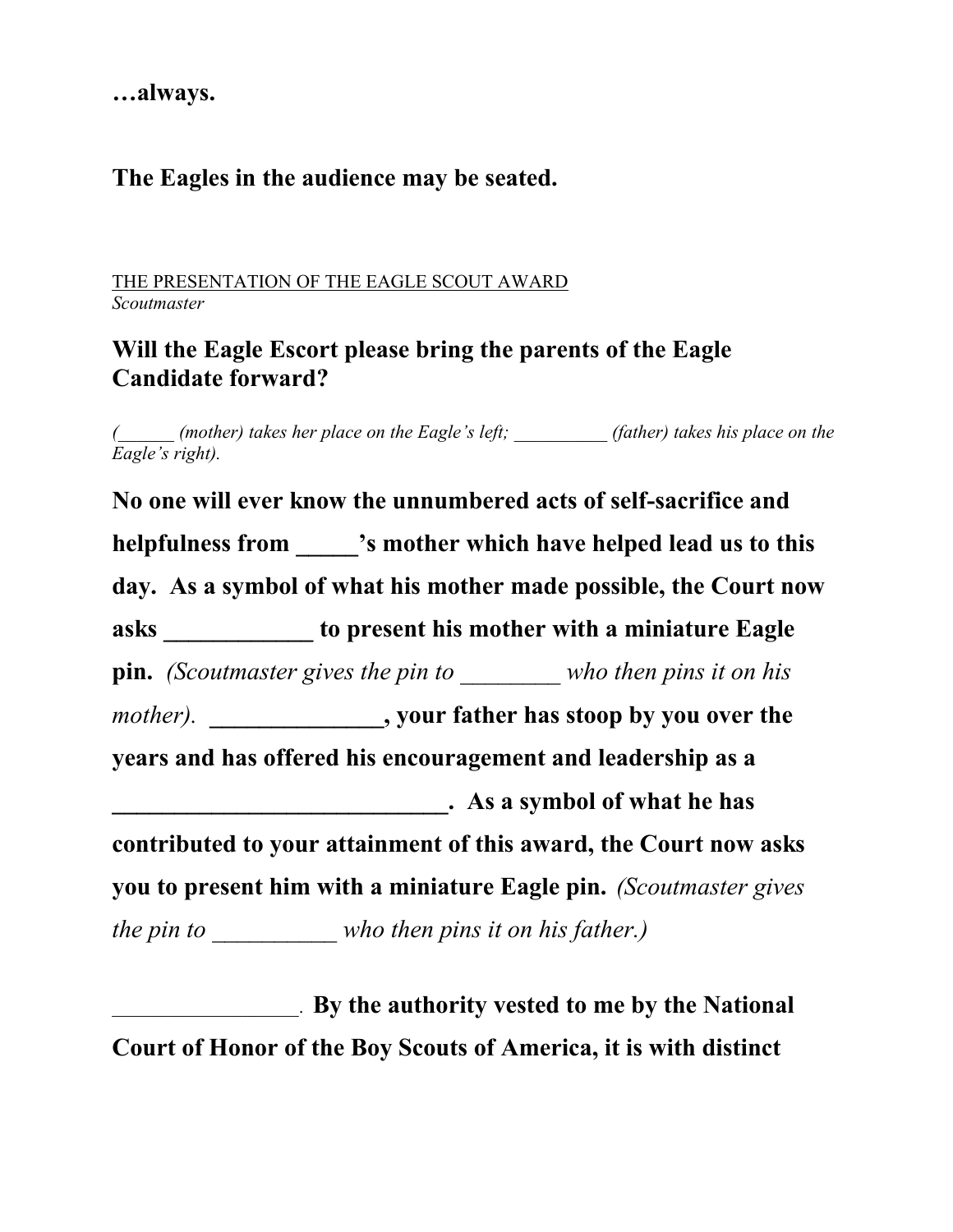**honor and pleasure that I present you with the Eagle Scout Award and it is my further privilege to declare you an Eagle Scout.**

**I will ask your mother to pin your award over your heart.** *(Scoutmaster gives the award to \_\_\_\_\_\_\_\_\_ (mother) who pins it on \_\_\_\_\_\_\_\_\_\_\_\_'s left chest, just above the pocket).* 

[If applicable] **In addition, it is my privilege to also present you with your Bronze Palm, signifying the five additional merit badges that you have earned and service to the Troop since your Eagle Board of** 

**Review.** *(Scoutmaster gives the pin to (father) who pins it on the Eagle medal ribbon.*

**I now present you with the Eagle Scout Certificate, signed by the**

**Chief Scout Executive and the President of the United States. It** 

## **reads…**

*(Scoutmaster reads Eagle Scout Certificate and presents it to \_\_\_\_\_\_\_\_\_\_\_\_\_\_\_\_\_\_ along with his card.)*

*(Scoutmaster then calls for the Eagle Neckerchief Presentation.)*

PRESENTATION OF EAGLE NECKERCHIEF AND SLIDE *\_\_\_\_\_\_\_\_\_\_\_\_\_\_\_\_\_\_\_\_\_\_ & \_\_\_\_\_\_\_\_\_\_\_\_\_\_\_\_\_\_\_\_\_\_*

**\_\_\_\_\_\_\_\_\_\_\_\_\_\_\_\_, on behalf of the Scouts, adult leaders and**

**Committee members of Troop 225 it is our pleasure to present to**

**you the Eagle Scout Neckerchief and Neckerchief Slide.**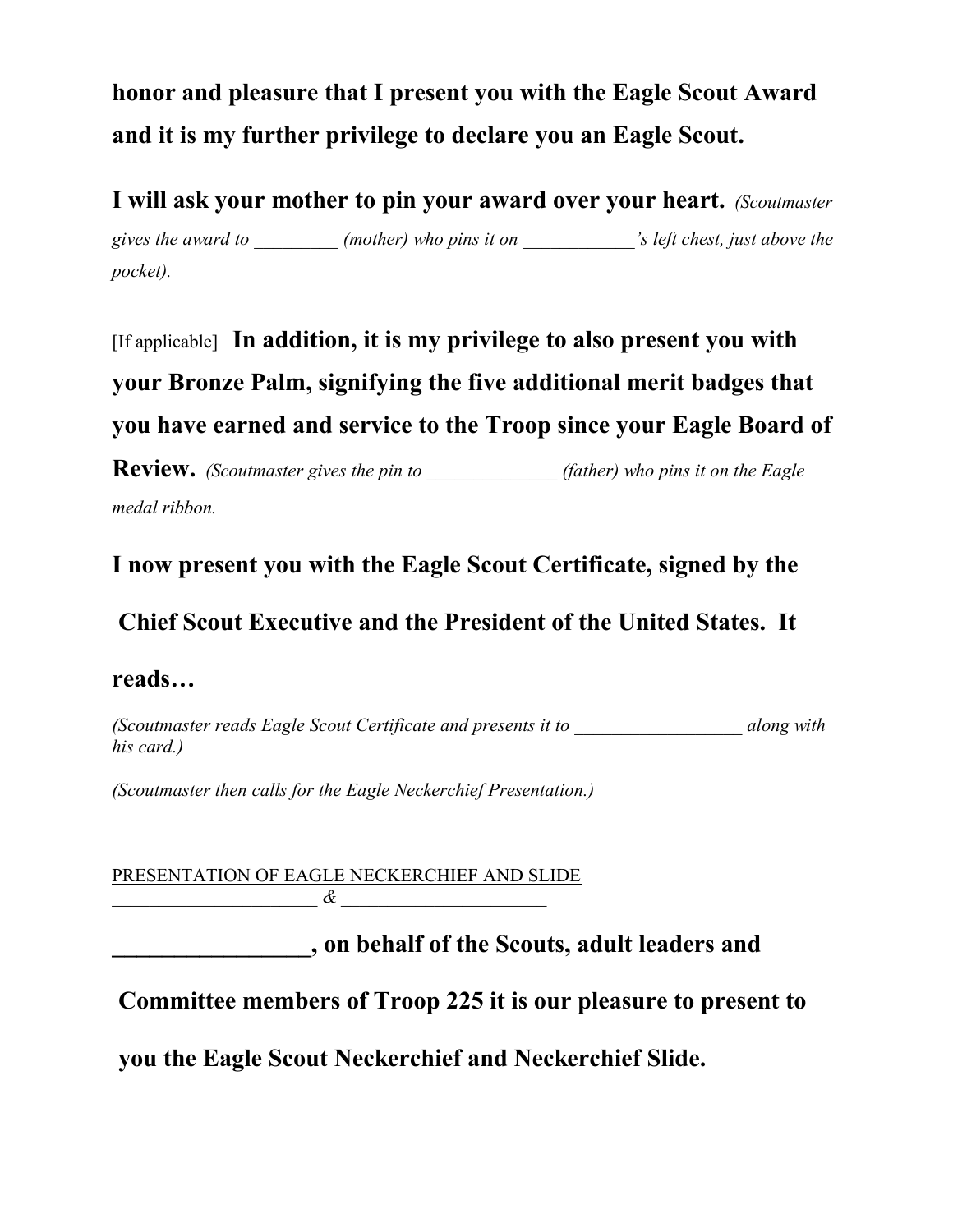*(\_\_\_\_\_\_\_\_\_\_ & \_\_\_\_\_\_\_\_\_\_\_\_\_\_\_\_\_ takes off \_\_\_\_\_\_\_\_\_\_\_\_'s Troop Neckerchief and Slide and replaces them with the Eagle Neckerchief and slide. They shake his hand, congratulate him and return to their seats.)*

*(Scoutmaster then introduces the guests for presentations: \_\_\_\_\_\_\_\_\_\_\_\_\_\_\_\_\_)*

**\_\_\_\_\_\_\_\_\_\_\_\_\_\_\_\_\_, you have received several commendations and letters with reference to your Eagle rank accomplishment. I would like to take a moment to review a couple and make note that these documents will be on display during the reception for all to review: Letters from: \_\_\_\_\_\_\_\_\_\_\_\_\_\_\_\_\_\_\_\_\_\_\_\_\_\_\_\_\_\_\_\_\_\_\_\_\_\_\_\_\_\_\_\_. These are just a few. Please take the time to view all of them at the** 

**reception.** 

| At this time I call                                     | forward to deliver                               |  |  |
|---------------------------------------------------------|--------------------------------------------------|--|--|
| the Eagle Charge. $($                                   | gives his presentation items to his parents who, |  |  |
| along with the Scoutmaster, then return to their seats. | remains standing,                                |  |  |
| facing the audience).                                   |                                                  |  |  |

### THE EAGLE CHARGE

**\_\_\_\_\_\_\_\_\_\_\_. I have the honor of giving you the Eagle Scout Charge on this occasion of your elevation to the highest rank in Scouting. The Boy Scouts of all nations constitute one of the most wholesome and significant movements in the world's history, and you have been counted worthy of the highest rank in its membership. All who know you rejoice in your achievement.**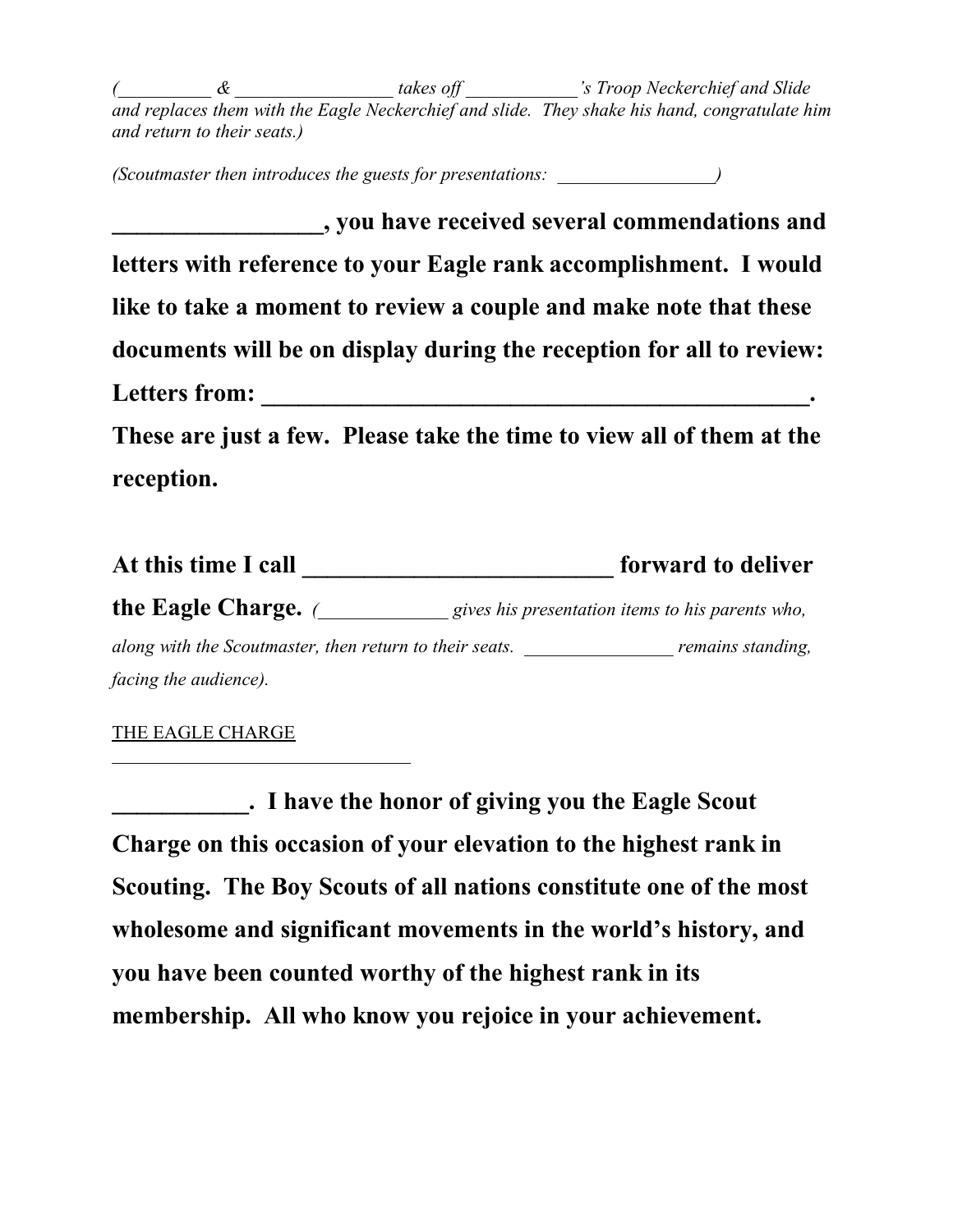**Your position, as you well know, is one of honor and responsibility. You are a marked man! As an Eagle Scout you have assumed a solemn obligation to do your duty to God, to Country, to fellow Scouts and to mankind in general. This is a great undertaking.** 

**As you live up to your obligations you bring honor to yourself and to your brother Scouts. When you fail, you bring down by so much the good name of all true and worthy Scouts.** 

**Your responsibility goes beyond your fellow Scouts, to your Country and God.** 

**America has many good things to give you and your children after you; but these things depend, for the most part, on the character and leadership abilities of Her citizens.** 

**You are to help Her in all that She needs most. She has a great past. You are here to make Her future greater. I charge you to undertake your citizenship with a solemn dedication. Be a leader but lead only toward the best. Lift up every take you do and every office you hold to the highest level of service to God and your fellow man. So live and serve that those who know you will be inspired to the finest living.**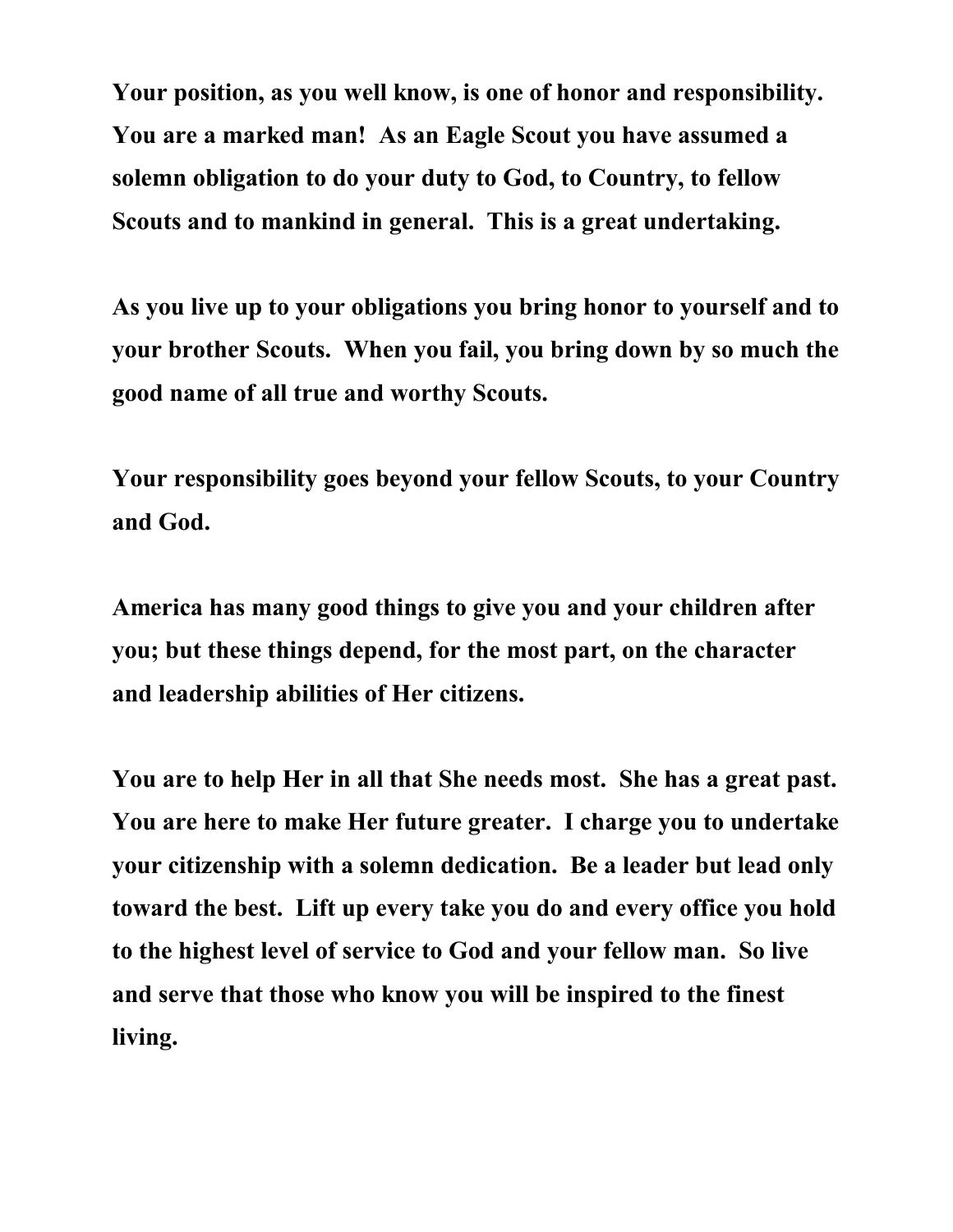**I charge you to be among those who dedicate their skills and abilities to the common good.** 

**Build America on the solid foundation of clean living, honest work, unselfish citizenship and reverence to God and, whatever others may do, you will leave behind a record of which every Scout may be proud.** 

| to make his remarks on this occasion.      |  |                                                                                 |  |
|--------------------------------------------|--|---------------------------------------------------------------------------------|--|
| THE EAGLE'S REMARKS                        |  |                                                                                 |  |
| Mentor Pins presentations.                 |  |                                                                                 |  |
| Presentation of inspiration presents.      |  |                                                                                 |  |
| Comments                                   |  |                                                                                 |  |
|                                            |  | (After his remarks, returns to his seat and Scoutmaster moves to the lectern.). |  |
| <b>SCOUTMASTER'S MINUTE</b><br>Scoutmaster |  |                                                                                 |  |
| THE BENEDICTION                            |  |                                                                                 |  |
| <b>RETIRING THE COLORS</b>                 |  |                                                                                 |  |
|                                            |  | After the ceremony and pictures have been taken, I invite you (on               |  |
| lower church.                              |  |                                                                                 |  |